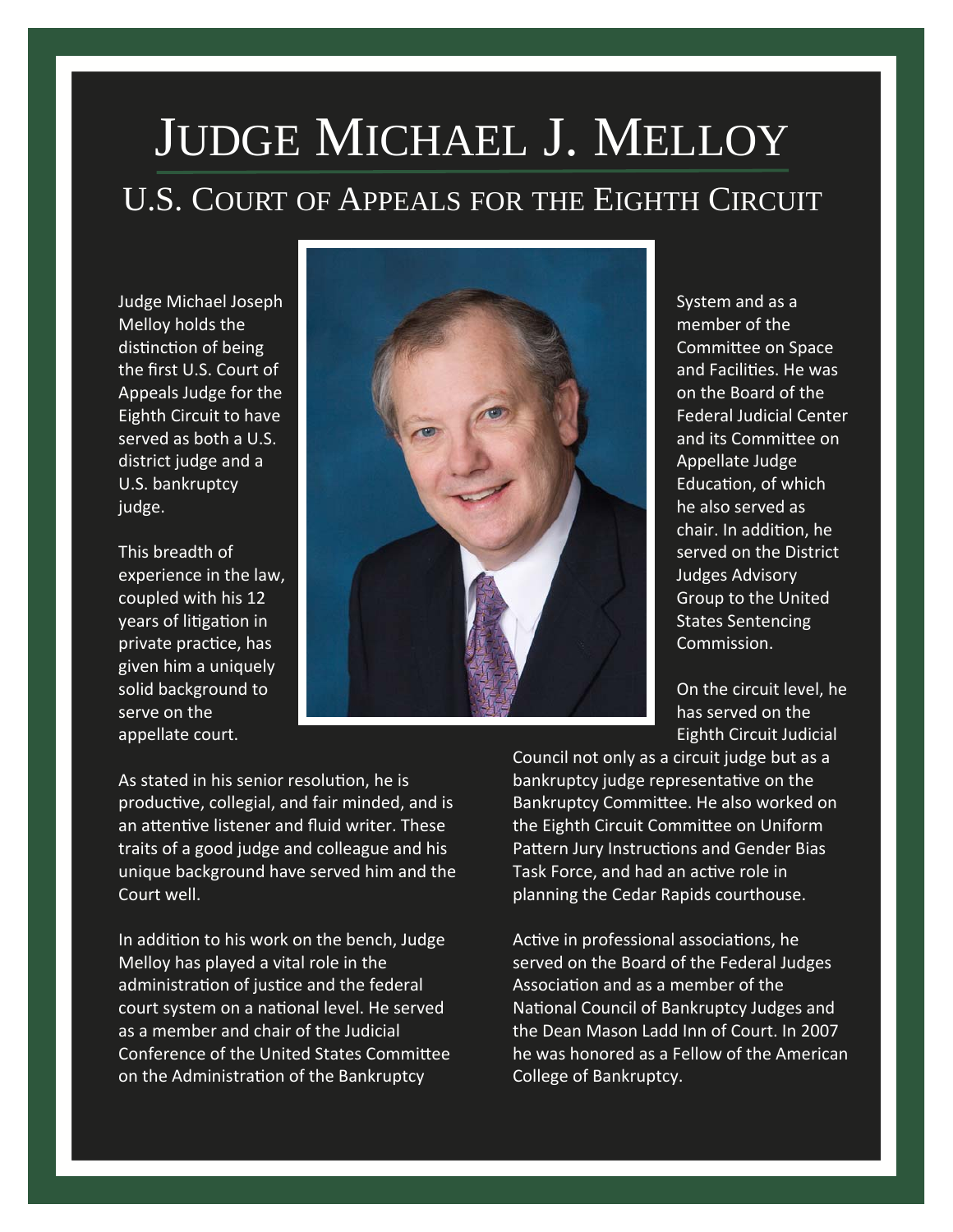## U.S. BANKRUPTCY JUDGE







Michael Joseph Melloy was born on January 15, 1948, in Dubuque, Iowa. He graduated cum laude from Loras College in Dubuque with a Bachelor of Arts degree in economics in 1970. From 1970 to 1972 he served two years in the United States Army and then continued to serve in the Army Reserves until 1976. While in the Reserves, he graduated with his Juris Doctor degree, with high distinction, from the University of Iowa College of Law in Iowa City in 1974.

After law school, he met Jane Anne Knapp in Dubuque. They married and had three daughters, Jennifer, Katherine, and Bridget.

From 1974 until 1986, Melloy practiced general, civil, and commercial litigation in the Dubuque firm O'Connor, Thomas, Wright, Hammer, Bertsch and Norby (later O'Connor & Thomas, P.C.), becoming a partner and shareholder.

In January 1986, Melloy was appointed U.S. Bankruptcy Judge for the Northern District of Iowa, succeeding Judge William Thinnes. He was the only judge on the Court during the height of the farm crisis and held court in Cedar Rapids, Dubuque, Waterloo, Mason City, Fort Dodge, and Sioux City. When Judge William L. Edmonds was appointed to a new seat in August 1987, Judge Melloy became chief judge, a position he held until his appointment to the district court.

*Above, middle:* Iowa's U.S. Bankruptcy Judges from 1987 to 1992. L-R: Michael J. Melloy, N.D. Iowa Chief Judge; Lee M. Jackwig, S.D. Iowa Chief Judge; Russell J. Hill, S.D. Iowa; William L. Edmonds, N.D. Iowa.

*Left:* Certificate recognizing Judge Melloy's election as a Fellow of the American College of Bankruptcy, 2007.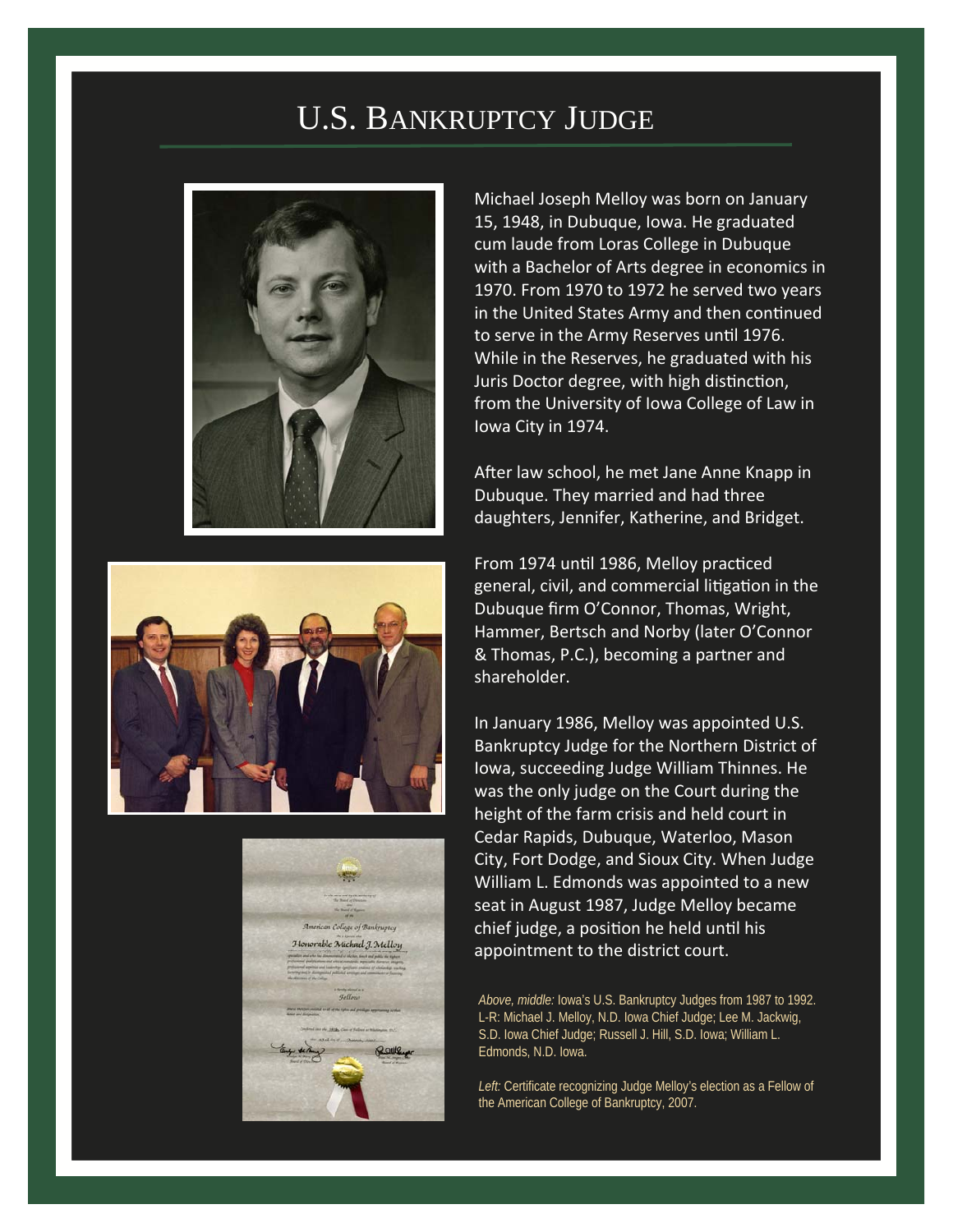## U.S. DISTRICT JUDGE

After six years of dedicated service on the bankruptcy court, Judge Melloy was nominated by President George H.W. Bush to serve as a U.S. District Judge for the Northern District of Iowa. Judge Melloy received his commission on August 17, 1992, succeeding Judge David R. Hansen and joining Senior Judge Edward J. McManus, Senior Judge William C. Hanson, and Judge Donald E. O'Brien. Judge Melloy became chief judge shortly thereafter, when Judge O'Brien took senior status on December 30, 1992, and served in that capacity until 1999. He continued on the Court until 2002, when he was elevated to the U.S. Court of Appeals for the Eighth Circuit.





Judge Melloy's informal swearing in as U.S. District Judge for the Northern District of Iowa, August 18, 1992.

*Left:* Judge Melloy is sworn in by Circuit Judge David R. Hansen. *Right, top:* Judge Melloy signs his oath of office as Judge Hansen, wife Jane Anne, and father William Melloy look on. *Right, bottom:* Judges from the Northern District of Iowa at Judge Melloy's swearing in. L-R: Bankruptcy Judge William L. Edmonds, District Judge Donald E. O'Brien, District Judge Michael J. Melloy, Circuit Judge David R. Hansen (formerly N.D. Iowa District Judge).